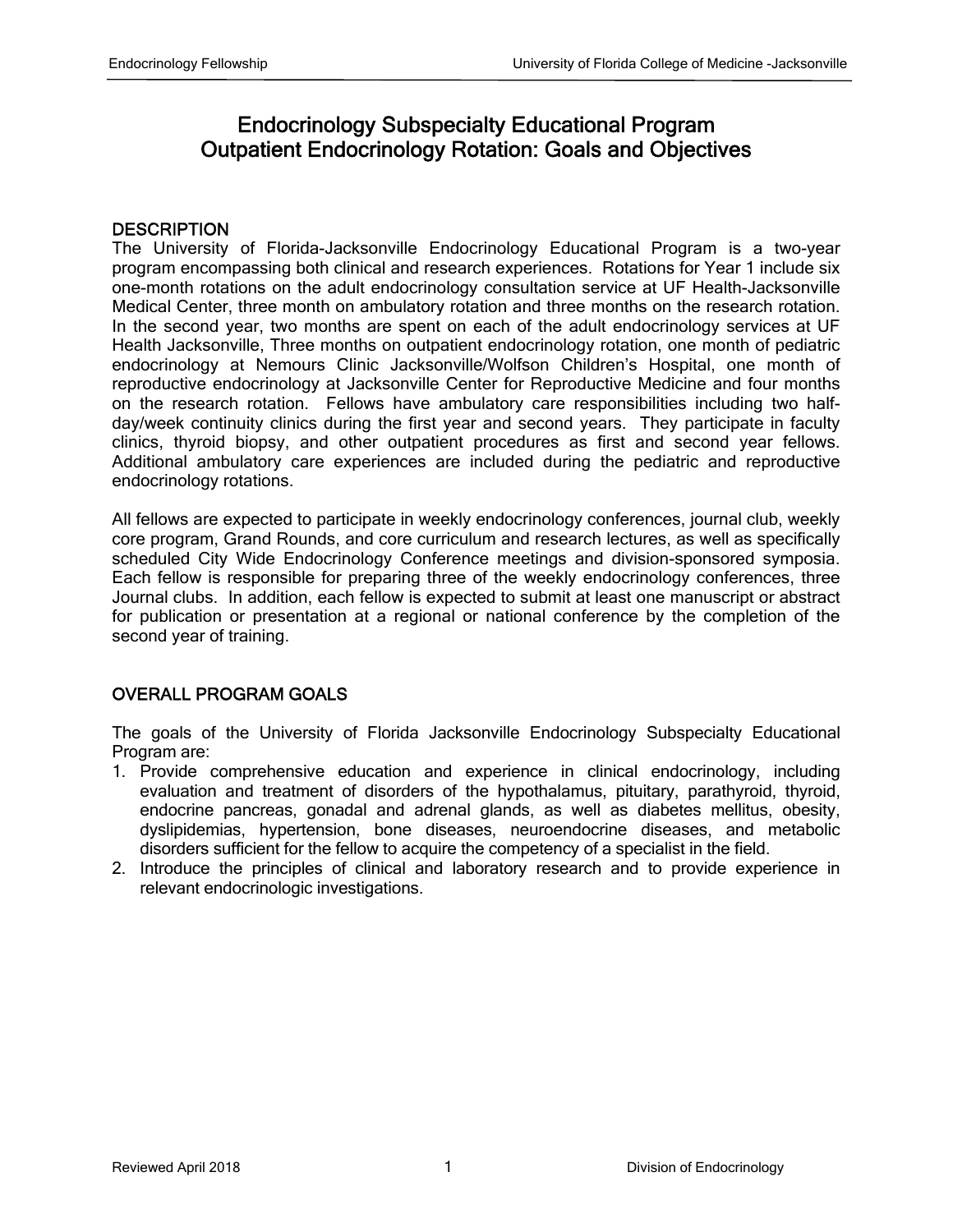### MEDICAL KNOWLEDGE

Goal

Residents must integrate established and evolving biomedical, clinical, epidemiological, and social-behavioral sciences, as well as apply this knowledge to patient care.

- 1. First year fellows are expected to:
	- a. Acquire and describe the biochemistry and physiology, including cell and molecular biology, as related to the practice of endocrinology, diabetes, and metabolism, and will be expected to:
		- 1. Apply knowledge of genetics as it relates to endocrine diseases.
		- 2. Describe developmental endocrinology, including growth and development, sexual differentiation, and pubertal maturation.
		- 3. Describe endocrine physiology and pathophysiology in systemic diseases and principles of hormone action.
		- 4. Acquire the concepts of signal transduction pathways and biology of hormone receptors.
		- 5. Discuss the immunologic aspects of diabetes and other endocrinologic diseases.
		- 6. Describe pathogenesis and epidemiology of diabetes mellitus.
		- 7. Safely and effectively evaluate and manage type-1 and type-2 diabetes, including:
			- a. acute, life-threatening complications of hyper- and hypo-glycemia;
			- b. intensive insulin management in critical care and surgical patients;
			- c. long term goals, counseling, education and monitoring;
			- d. intensive management of glycemic control in the ambulatory setting;
			- e. prevention and surveillance of microvascular and macrovascular complications;
			- f. diabetes detection and management during pregnancy; and
			- g. multidisciplinary diabetes education and treatment program
		- 8. Determine the role and principles of intensive diabetes management, as well as the role of whole organ and islet cell pancreatic transplantation.
		- 9. Safely and effectively evaluate and manage disorders of fluid, electrolyte, and acid-base metabolism; disorders of bone and mineral metabolism, with particular emphasis on the diagnosis and management of osteoporosis; calcium, phosphorus, and magnesium imbalance; diagnosis and management of ectopic hormone production; endocrine adaptations and maladaptations to systemic diseases; endocrine aspects of psychiatric diseases; parenteral nutrition support; nutritional disorders of obesity, anorexia nervosa, and bulimia; diagnosis and management of lipid and lipoprotein disorders.
		- 10. Safely and effectively evaluate and managef hormonal problems including diseases, infections, neoplasms and other causes of dysfunction of the following endocrine organs:
			- a. hypothalamus and pituitary;
			- b. thyroid;
			- c. adrenal cortex and medulla;
			- d. pancreatic islets;
			- e. ovaries and testes; and
			- f. parathyroid.
	- b. Apply appropriate utilization and interpretation of clinical laboratory, radionuclide, and radiologic studies for the diagnosis and treatment of endocrine and metabolic diseases, as well as knowledge of basic laboratory techniques, including quality control, quality assurance, and proficiency standards.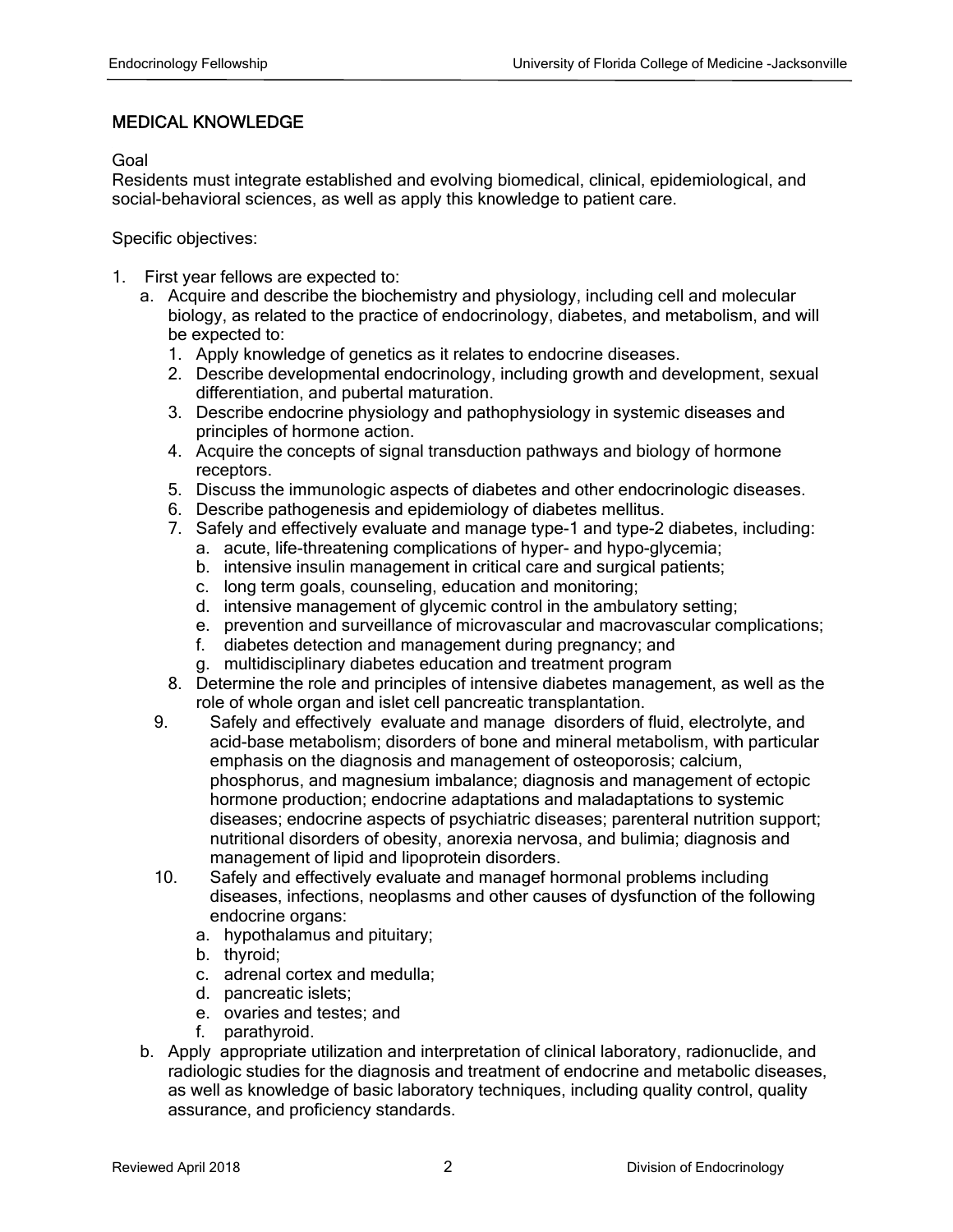- c. Describe the elements of experimental design and clinical implications, and acquire hands on experience with investigational procedures relevant to endocrinology.
- 2. Second Year Fellows
	- a. Under faculty observation and guidance, the fellow will prepare biochemistry and physiology concepts, including cell and molecular biology, as related to endocrinology, diabetes, and metabolism, to colleagues and trainees including:
		- 1. Apply genetic concepts as they relate to endocrine diseases.
		- 2. Illustrate concepts of developmental endocrinology, including growth and development, sexual differentiation, and pubertal maturation.
		- 3. Recognize normal endocrine physiology and pathophysiology in systemic diseases and principles of hormone action.
		- 4. Construct signal transduction pathways and biology of hormone receptors.
		- 5. Describe immunologic aspects of diabetes and other endocrinologic diseases.
		- 6. Apply knowledge of pathogenesis and epidemiology of diabetes mellitus in developing treatment plans.
		- 7. Organize competence in the evaluation and management of diabetes mellitus, including:
			- a. acute, life-threatening complications of hyper- and hypo-glycemia;
			- b. intensive insulin management in critical care and surgical patients;
			- c. long term goals, counseling, education and monitoring;
			- d. intensive management of glycemic control in the ambulatory setting;
			- e. prevention and surveillance of microvascular and macrovascular complications;
			- f. diabetes detection and management during pregnancy; and
			- g. multidisciplinary diabetes education and treatment program.
		- 8. Select the appropriate utilization and principles of intensive diabetes management, as well as the role of whole organ and islet cell pancreatic transplantation.
		- 9. Apply competence in disorders of fluid, electrolyte, and acid-base metabolism; disorders of bone and mineral metabolism, with particular emphasis on the diagnosis and management of osteoporosis; calcium, phosphorus, and magnesium imbalance; diagnosis and management of ectopic hormone production; endocrine adaptations and maladaptations to systemic diseases; endocrine aspects of psychiatric diseases; parenteral nutrition support; nutritional disorders of obesity, anorexia nervosa, and bulimia; diagnosis and management of lipid and lipoprotein disorders.
		- 10. Criticize various strategies for the evaluation and management of hormonal problems including diseases, infections, neoplasms and other causes of dysfunction of the following endocrine organs to implement a safe and effective strategy:
			- a. hypothalamus and pituitary;
			- b. thyroid;
			- c. adrenal cortex and medulla;
			- d. pancreatic islets;
			- e. ovaries and testes; and
			- f. parathyroid.
		- 11. Evaluate appropriate utilization and interpretation of clinical laboratory, radionuclide, and imaging studies for the diagnosis and treatment of endocrine and metabolic diseases. Presentations of clinical cases will describe basic laboratory techniques, including quality control, quality assurance, and proficiency standards.
		- 12. Explain elements of experimental design and clinical implications, and utilize appropriate techniques for a research question.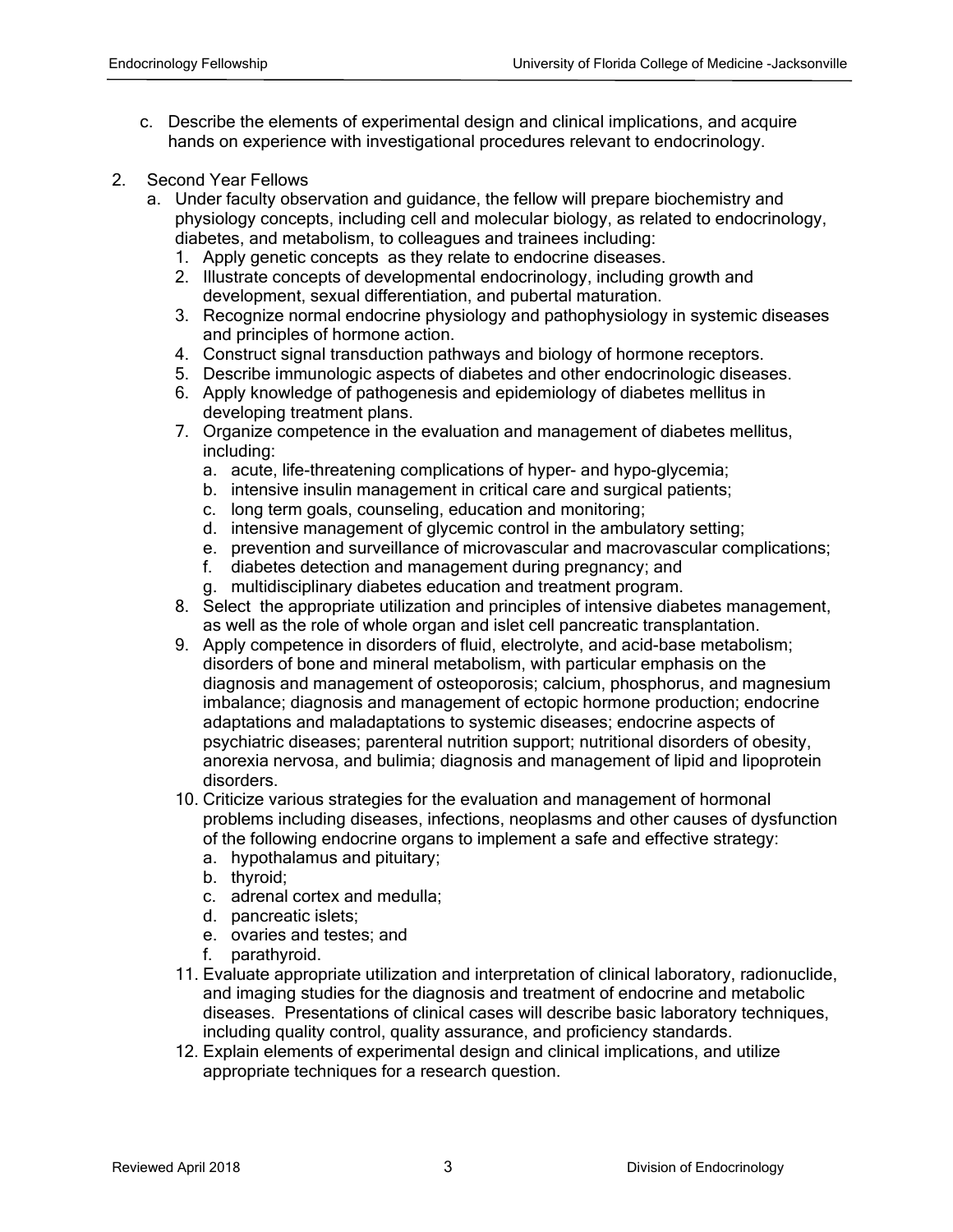# PATIENT CARE

Goal

Fellows must provide patient care that is compassionate, appropriate, and effective for the treatment of health problems and the promotion of health.

Specific objectives:

Fellows must develop an evaluation and management plan for endocrinologic diagnosis and treatment and must be able to order and interpret appropriate laboratory tests and imaging procedures with the following specific objectives:

- 1. First year fellows will develop skills and second year fellows will safely and effectively evaluate and manage hormonal disorders including diseases, infections, neoplasms and other causes of dysfunction of the following endocrine organs:
	- a. Hypothalamus and pituitary
	- b. Thyroid gland
	- c. Adrenal cortex and medulla
	- d. Pancreatic islets
	- e. Ovaries and testes
	- f. Parathyroid glands
- 2. First year fellows will develop skills and second year fellows will safely and effectively evaluate and manage type1 and type 2 diabetes including:
	- a. Acute, life-threatening complications of hyper- and hypo-glycemia
	- b. Intensive insulin management in critical care and surgical patients
	- c. Long term goals, counseling, education and monitoring
	- d. Intensive management of glycemic control in the ambulatory setting
	- e. Prevention and surveillance of microvascular, macrovascular and neuropathic complications
	- f. Diabetes detection and management during pregnancy
	- g. Principles of patient diabetes education and management programs
- 3. First year fellows will develop skills and second year fellows will safely and effectively evaluate and manage multifactorial disorders associated with hormonal regulation including:
	- a. Disorders of fluid, electrolyte, and acid-base metabolism
	- b. Disorders of bone and mineral metabolism with particular emphasis on the diagnosis and management of osteoporosis
	- c. Calcium, phosphorus, and magnesium imbalance.
	- d. Diagnosis and management of ectopic hormone production
	- e. Endocrine adaptations and maladaptations to systemic diseases
	- f. Endocrine aspects of psychiatric diseases
	- g. Parenteral nutrition support
	- h. Nutritional disorders of obesity, anorexia nervosa, and bulimia
	- i. Diagnosis and management of lipid and lipoprotein disorders
	- j. Genetic screening and counseling for endocrine and metabolic disorders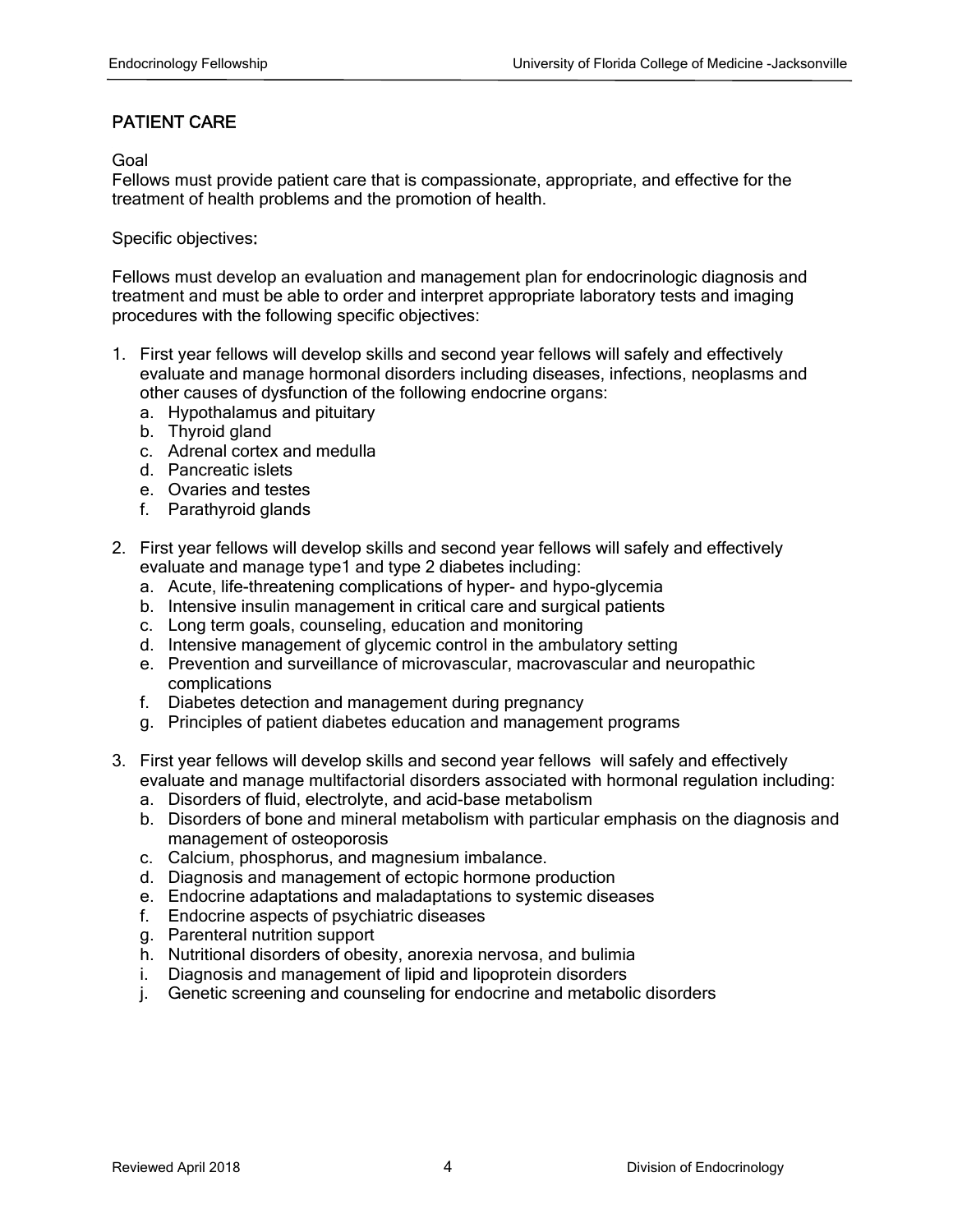#### Technical and Other Skills:

- 1. First year fellows will develop skills and second year fellows will safely and effectively evaluate and manage:
	- a. Interpretation of laboratory studies, including the effects of nonendocrine disorders on these studies.
		- 1. Interpretation of hormone assays
		- 2. Performance and interpretation of stimulation and
		- 3. suppression tests (including tests of the adrenal-pituitary-
		- 4. hypothalamic axis, water deprivation tests, growth hormone
		- 5. stimulation and suppression tests, renin-aldosterone suppression and stimulation tests 72 hour fast for hypoglycemia, and glucose tolerance tests for diabetes and metabolic syndromes)
	- b. Interpretation of radiologic and imaging studies for diagnosis and treatment of endocrine and metabolic diseases including:
		- 1. radionuclide uptake and localization studies of endocrine tissue
		- 2. ultrasonography of the soft tissues of the neck
	- c. Performance of fine needle aspiration of the thyroid, and performance of thyroid ultrasound.
- 4. First year fellows must develop skills and second year fellows will safely and effectively evaluate and manage:
	- a. Radiologic measurement of bone density and other tests used in the management of osteoporosis and other metabolic bone diseases.
	- b. Radiologic studies used in the evaluation of patients with endocrine disorders, such as CT, and MRI.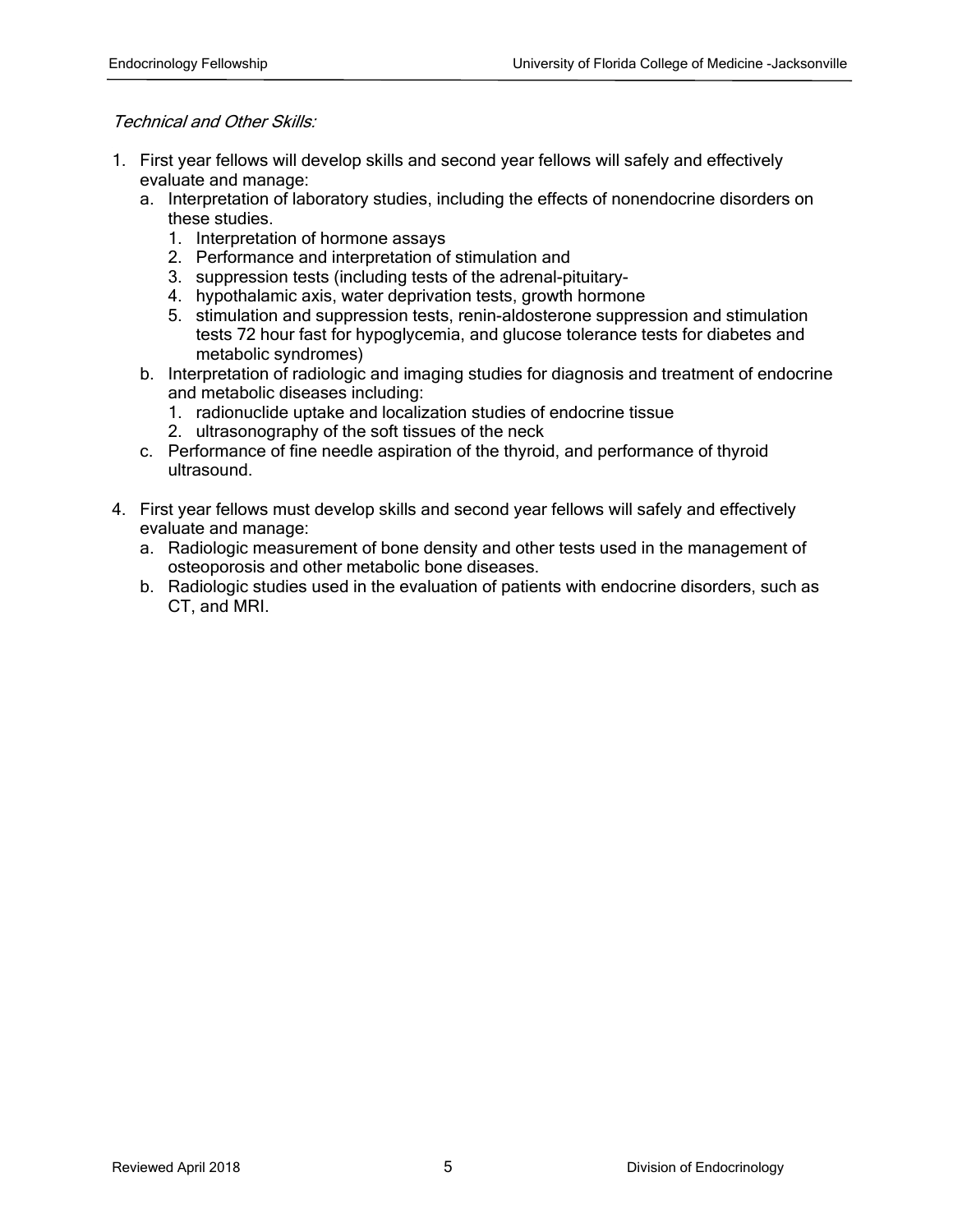# PRACTICE- BASED LEARNING AND IMPROVEMENT

Goal

Fellows must investigate and evaluate their care of patients, to appraise and assimilate scientific evidence, and to improve continuously patient care based on constant self-evaluation and lifelong learning. Fellows are expected to develop skills and habits to be able to:

- 1. First year fellows
	- a. Locate, appraise, and assimilate evidence from scientific studies related to their patients' health problems and use information technology to optimize learning (e.g., computer based information systems).
	- b. Describe ways to systematically analyze practice, using quality improvement methods, and implement changes with the goal of practice improvement
- 2. Second year fellows
	- a. Design and implement a quality improvement project regarding their clinic population.
	- b. Incorporate formative evaluation feedback into daily practice competencies
- 5. First and second year fellows are expected to review current literature and apply evidencebased medical practices in the care of patients.
- 6. All fellows will attend the weekly Endocrine Conference, Journal Clubs and other specific conferences. Each fellow is expected to present three Endocrine conferences and three Journal Clubs per year with formative feedback from faculty and peers.
- 7. Fellows will participate in Quality Improvement conferences and will be expected to participate in oral and written critique of patient management and to identify areas for improved care.
- 8. Fellows will receive formative written evaluations by faculty at the end of rotations, following conference presentations, and quarterly summary 360-degree evaluations, and are expected to use feedback for self-improvement.
- 9. Identify strengths, deficiencies, and limits in one's knowledge and expertise;
- 10. Set learning and improvement goals; identify and perform appropriate learning activities;
- 11. Systematically analyze practice, using quality improvement methods, and implement changes with the goal of practice improvement;
- 12. Participate in the education of patients, families, students, fellows and other health professionals.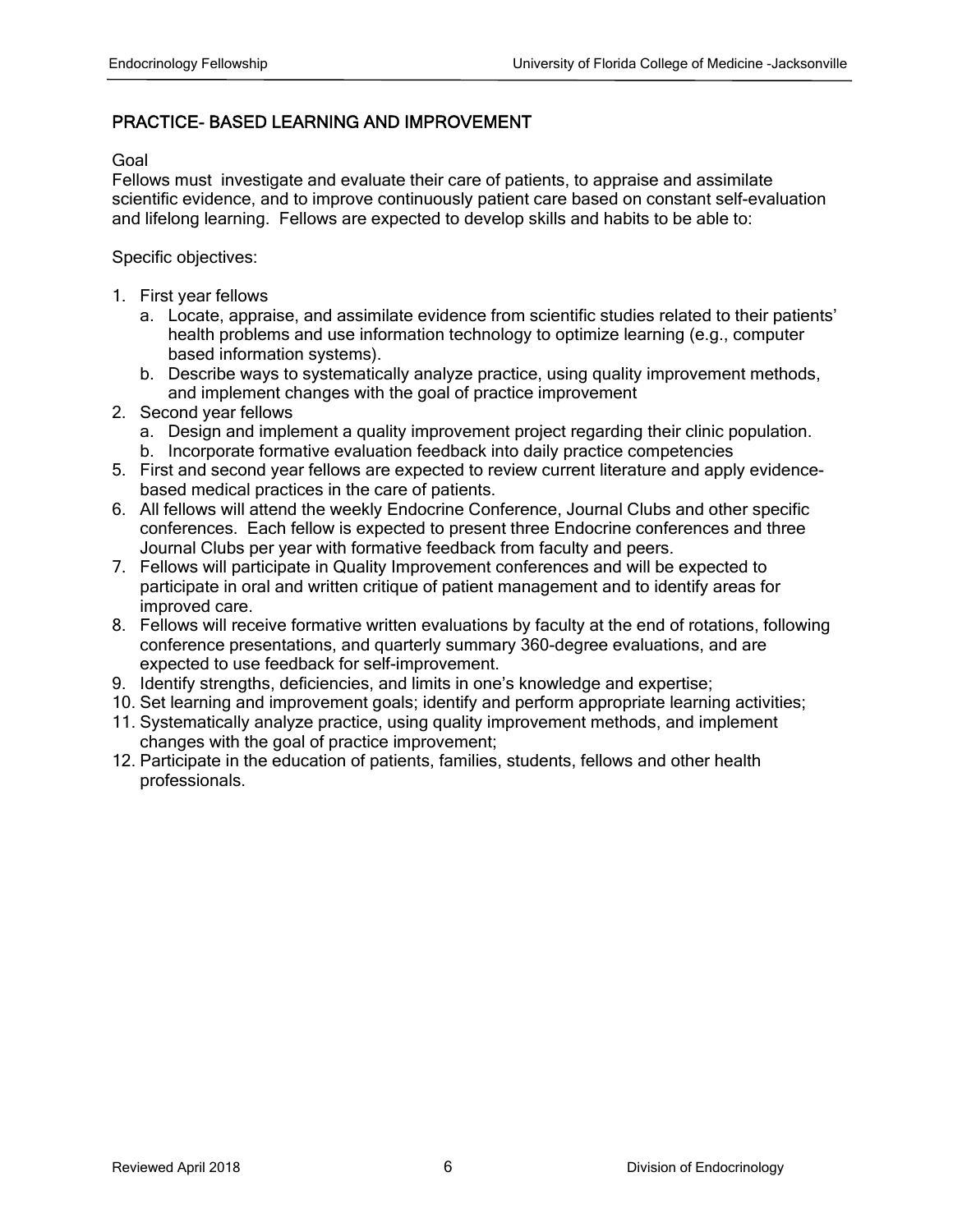# SYSTEMS BASED PRACTICE

Goal

Fellows must practice an awareness of and responsiveness to the larger context and system of health care, as well as the ability to call effectively on other resources in the system to provide optimal health care.

- 1. First year fellows
	- a. Locate, appraise, and assimilate evidence from scientific studies related to a systems based issue that influences patient care.
	- b. Describe ways to analyze systematically the elements in the process, using quality improvement methods.
- 2. Second year fellows
	- a. Design and implement a systems based quality improvement project regarding hospital or clinic population.
	- b. Incorporate formative evaluation feedback into systems based practice.
- 3. All fellows are expected to:
	- a. Recognize and utilize medical, surgical, and psychological consultation services available within UF Health Jacksonville, as well as methods for patient referral to diabetes education, nutrition, rehabilitation, and social services.
	- b. Identify patient resources within the community relevant to needs of patients with diabetes and disorders of the endocrine system (e.g., educational resources, consumer organizations, advocacy and support groups, and professional societies).
	- c. Retrieve patient records and laboratory data from within the local system, and from referring health care providers, or previous and concurrent sites of patient care.
	- d. Recognize appropriate avenues for obtaining laboratory and imaging tests and recommended therapies for patients belonging to contracted health management organizations and insurance providers.
	- e. Participate as a team member in situations requiring interdisciplinary patient care in outpatient settings.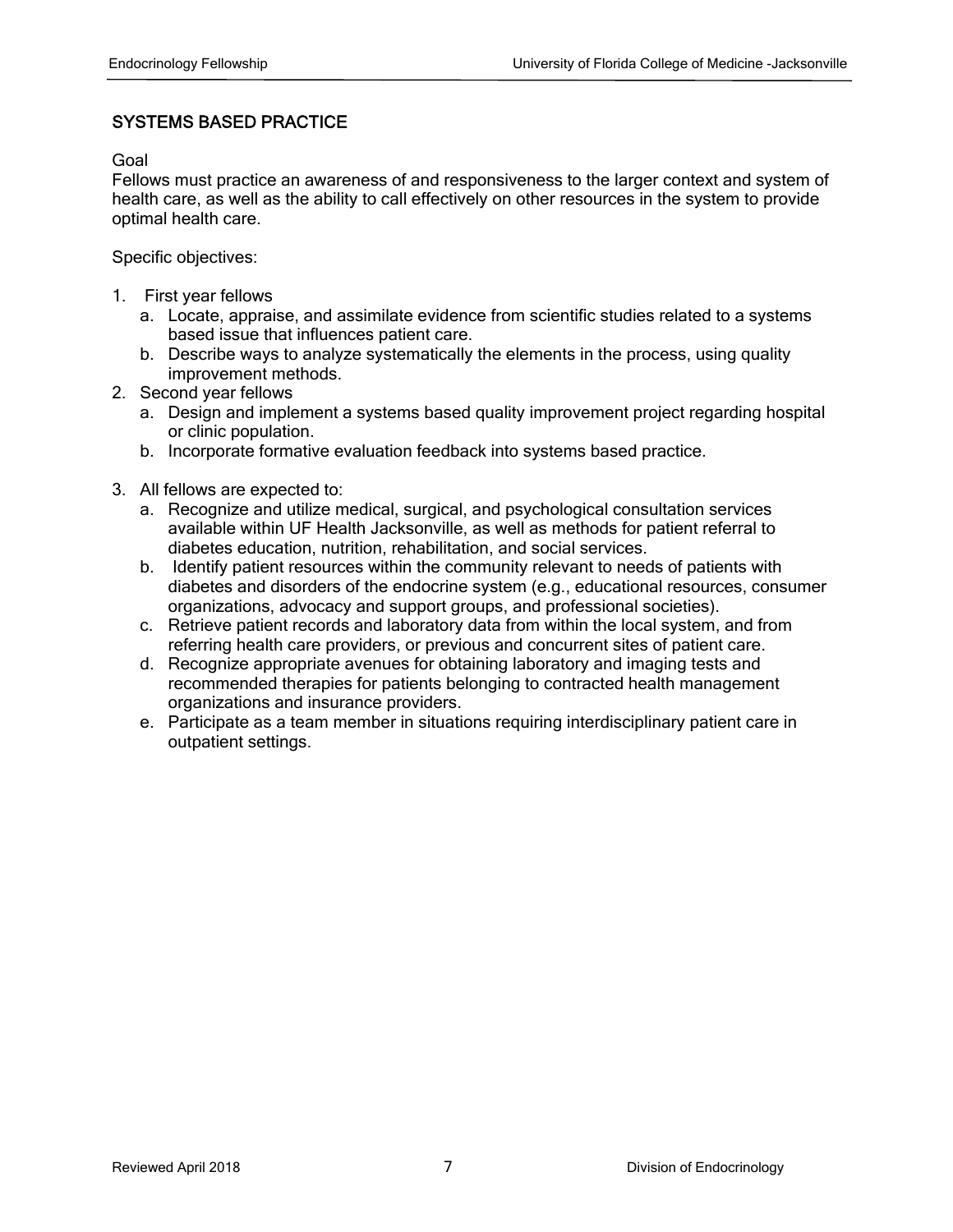## PROFESSIONALISM

Goal

Fellows must practice professional responsibilities and an adhere to ethical principles. Fellows are expected to conduct themselves during the first year and second year with:

- 1. Compassion, integrity, and respect for others
- 2. Responsiveness to patient needs that supersedes self-interest
- 3. Respect for patient privacy and autonomy
- 4. Accountability to patients, society, and the profession
- 5. Sensitivity and responsiveness to a diverse patient population, including but not limited to diversity in gender, age, culture, race, religion, disabilities, and sexual orientation
- 6. Commitment to scholarship through presentations of conferences, literature reviews, or publications related to personal research and clinical cases.
- 7. Development of effective teaching skills for instruction of patients, peers, and other health care professionals through conference presentations and on an individual level.